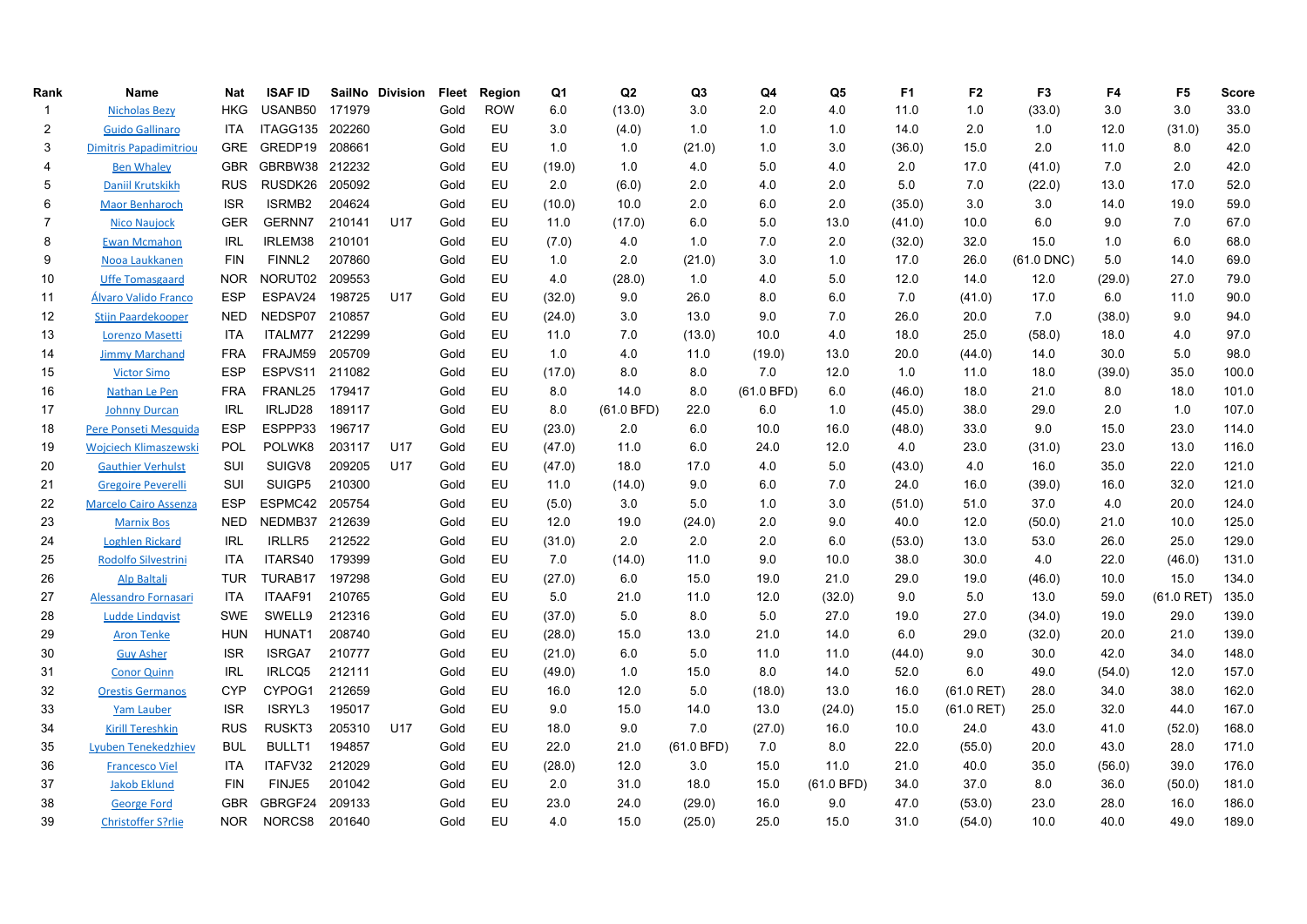| 40 | <b>Adam Caillaud</b>         | <b>FRA</b> | FRAAC76            | 211287 | U17             | Gold   | EU         | 17.0       | (23.0)     | 22.0       | 3.0    | 15.0         | 23.0         | 50.0   | 5.0    | (55.0)       | 55.0         | 190.0 |
|----|------------------------------|------------|--------------------|--------|-----------------|--------|------------|------------|------------|------------|--------|--------------|--------------|--------|--------|--------------|--------------|-------|
| 41 | <b>Jamie Mcmahon</b>         | <b>IRL</b> | IRLJM123           | 213000 | U17             | Gold   | EU         | 10.0       | 16.0       | (30.0)     | 9.0    | 5.0          | (61.0 BFD)   | 28.0   | 45.0   | 25.0         | 53.0         | 191.0 |
| 42 | <b>Keith Luur</b>            | <b>EST</b> | ESTKL5             | 211968 |                 | Gold   | EU         | 13.0       | 12.0       | 19.0       | 26.0   | (35.0)       | 3.0          | 8.0    | 54.0   | 57.0         | $(61.0$ DNC) | 192.0 |
| 43 | <b>Tytus Butowski</b>        | POL        | POLTB5             | 208653 | U17             | Gold   | EU         | 6.0        | (29.0)     | 10.0       | 20.0   | 26.0         | 28.0         | 35.0   | 19.0   | (48.0)       | 48.0         | 192.0 |
| 44 | <b>Jakob Flachberger</b>     | <b>AUT</b> | AUTJF8             | 207846 |                 | Gold   | EU         | (61.0 BFD) | 7.0        | 19.0       | 18.0   | 3.0          | 54.0         | 36.0   | (55.0) | 24.0         | 33.0         | 194.0 |
| 45 | <b>Nicolas Rolaz</b>         | SUI        | SUINR3             | 209936 |                 | Gold   | EU         | 19.0       | (24.0)     | 22.0       | 8.0    | 14.0         | 37.0         | (56.0) | 42.0   | 27.0         | 26.0         | 195.0 |
| 46 | <b>Paul Bothe</b>            | <b>GER</b> | GERPB30            | 205280 |                 | Gold   | EU         | 17.0       | 11.0       | (61.0 BFD) | 13.0   | 26.0         | 27.0         | 31.0   | (59.0) | 37.0         | 37.0         | 199.0 |
| 47 | <b>Fabian Magnusson</b>      | <b>SWE</b> | SWEFM7             | 207830 | U17             | Gold   | EU         | 13.0       | 21.0       | (42.0)     | 17.0   | 19.0         | 33.0         | 21.0   | 36.0   | (47.0)       | 40.0         | 200.0 |
| 48 | <b>Zohar Haruvi</b>          | <b>ISR</b> | ISRZH1             | 154843 |                 | Gold   | EU         | 3.0        | 19.0       | (33.0)     | 20.0   | 20.0         | 8.0          | 42.0   | 40.0   | 49.0         | $(61.0$ DNC) | 201.0 |
| 49 | <b>Zeno Fry</b>              | SUI        | SUIZF1             | 210577 |                 | Gold   | EU         | 26.0       | 5.0        | 16.0       | 11.0   | (61.0 BFD)   | 56.0         | (57.0) | 51.0   | 17.0         | 24.0         | 206.0 |
| 50 | <b>Fionn Conway</b>          | <b>IRL</b> | IRLFC16            | 187586 |                 | Gold   | EU         | (26.0)     | 10.0       | 10.0       | 21.0   | 8.0          | 49.0         | (52.0) | 24.0   | 44.0         | 42.0         | 208.0 |
| 51 | <b>Peter Fagan</b>           | <b>IRL</b> | IRLPF15            | 209838 |                 | Gold   | EU         | (30.0)     | 3.0        | 23.0       | 26.0   | 20.0         | 13.0         | 46.0   | 38.0   | (53.0)       | 45.0         | 214.0 |
| 52 | <b>Alberto Tezza</b>         | ITA        | ITAAT54            | 211988 |                 | Gold   | EU         | 5.0        | (61.0 BFD) | 29.0       | 3.0    | 18.0         | 30.0         | (58.0) | 27.0   | 50.0         | 54.0         | 216.0 |
| 53 | <b>Aleksandr Moliakov</b>    | <b>NED</b> | LTUAM2             | 210371 | U17             | Gold   | EU         | 20.0       | 17.0       | 15.0       | 14.0   | (23.0)       | 42.0         | (45.0) | 26.0   | 45.0         | 41.0         | 220.0 |
| 54 | Olle Lindbom                 | <b>SWE</b> | SWEOL12            | 212711 |                 | Gold   | EU         | 18.0       | 5.0        | 21.0       | 12.0   | (24.0)       | 50.0         | 43.0   | 11.0   | $(61.0$ DNC) | 61.0 DNC     | 221.0 |
| 55 | <b>Jakub Marciniak</b>       | <b>POL</b> | POLJM13            | 212632 | U17             | Gold   | EU         | 16.0       | 27.0       | 4.0        | 10.0   | (34.0)       | $(61.0$ DNC) | 48.0   | 57.0   | 33.0         | 30.0         | 225.0 |
| 56 | Nikita Melnikov              | <b>RUS</b> | RUSNM4             | 208229 | U17             | Gold   | EU         | (24.0)     | 13.0       | 14.0       | 14.0   | 19.0         | (55.0)       | 22.0   | 44.0   | 51.0         | 51.0         | 228.0 |
| 57 | Jacopo Scornaienghi          | SUI        | SUIJS15            | 211844 |                 | Gold   | EU         | 29.0       | 10.0       | 7.0        | 14.0   | (61.0 BFD)   | 39.0         | 47.0   | 48.0   | (58.0)       | 36.0         | 230.0 |
| 58 | <b>Pep Cazador</b>           | <b>ESP</b> | ESPPC49            | 209162 | U17             | Gold   | EU         | (35.0)     | 7.0        | 12.0       | 22.0   | 29.0         | (58.0)       | 39.0   | 47.0   | 31.0         | 43.0         | 230.0 |
| 59 | <b>Calvin Gibbs</b>          | <b>RSA</b> | RSACG5             | 191033 |                 | Gold   | <b>ROW</b> | 4.0        | 28.0       | 12.0       | 23.0   | (61.0 BFD)   | 25.0         | 49.0   | (52.0) | 46.0         | 47.0         | 234.0 |
| 60 | <b>Henry Higgins</b>         | <b>IRL</b> | IRLHH <sub>5</sub> | 211138 |                 | Gold   | EU         | 6.0        | 8.0        | (44.0)     | 24.0   | 16.0         | 57.0         | 34.0   | 56.0   | 52.0         | (61.0 DNC)   | 253.0 |
| 61 | <b>Alexios Papazoglou</b>    | <b>CYP</b> | CYPAP1             | 196592 | U17             | Silver | EU         | (33.0)     | (61.0 BFD) | 31.0       | 12.0   | 9.0          | 27.0         | 13.0   | 11.0   | 5.0          | 9.0          | 117.0 |
| 62 | <b>Olle Aronsson</b>         | <b>SWE</b> | SWEOA5             | 201656 | U17             | Silver | EU         | (31.0)     | 27.0       | 14.0       | 17.0   | 18.0         | 16.0         | (39.0) | 5.0    | 11.0         | 11.0         | 119.0 |
| 63 | <b>Nicholas Davies</b>       | SUI        | SUIND4             | 210075 |                 | Silver | EU         | 22.0       | (30.0)     | 20.0       | 16.0   | 17.0         | 4.0          | (47.0) | 3.0    | 28.0         | 14.0         | 124.0 |
| 64 | <b>Christopher Bezy</b>      | <b>HKG</b> | USACB186 201677    |        |                 | Silver | <b>ROW</b> | (61.0 DNC) | (61.0 BFD) | 3.0        | 18.0   | 10.0         | 61.0 BFD     | 24.0   | 6.0    | 3.0          | 5.0          | 130.0 |
| 65 | Matthäus Zöchling            | AUT        | AUTMZ5             | 207806 |                 | Silver | EU         | 20.0       | 26.0       | (61.0 BFD) | 22.0   | (61.0 BFD)   | 13.0         | 26.0   | 29.0   | 1.0          | 6.0          | 143.0 |
| 66 | <b>Jordan Giles</b>          | <b>GBR</b> | GBRJG102 210560    |        |                 | Silver | EU         | (39.0)     | 22.0       | 26.0       | 21.0   | 8.0          | (61.0 BFD)   | 15.0   | 47.0   | 6.0          | 2.0          | 147.0 |
| 67 | <b>Periklis Papadopoulos</b> | GRE        | GREPP15 211850     |        | U17             | Silver | EU         | 18.0       | 25.0       | 19.0       | 28.0   | (33.0)       | 21.0         | 6.0    | 9.0    | (36.0)       | 22.0         | 148.0 |
| 68 | <b>Maksim Dziahel</b>        | <b>BLR</b> | BLRMD2             | 207797 |                 | Silver | EU         | 7.0        | (61.0 BFD) | 7.0        | 20.0   | (61.0 BFD)   | 7.0          | 18.0   | 25.0   | 30.0         | 36.0         | 150.0 |
| 69 | <b>Zoltan Veisse</b>         | <b>HUN</b> | HUNZV4             | 211991 |                 | Silver | EU         | 48.0       | 8.0        | 4.0        | 17.0   | (61.0 BFD)   | 29.0         | 32.0   | 14.0   | 2.0          | $(61.0$ DNC) | 154.0 |
| 70 | <b>Balázs Argav</b>          | <b>HUN</b> | HUNBA2             | 193758 | U <sub>17</sub> | Silver | EU         | 8.0        | 38.0       | (41.0)     | 33.0   | 35.0         | 5.0          | 1.0    | 4.0    | (40.0)       | 33.0         | 157.0 |
| 71 | <b>Francesco Nicol?</b>      | ITA        | ITAFN15            | 205254 |                 | Silver | EU         | 10.0       | (47.0)     | 20.0       | 32.0   | 33.0         | 3.0          | 14.0   | 8.0    | (47.0)       | 41.0         | 161.0 |
| 72 | <b>Fredrik Andresen</b>      | <b>NOR</b> | NORFA3             | 212721 |                 | Silver | EU         | 12.0       | 16.0       | 28.0       | 39.0   | (61.0 BFD)   | 28.0         | (53.0) | 7.0    | 24.0         | 8.0          | 162.0 |
| 73 | <b>Juan Camacho Soares</b>   | <b>NED</b> | NEDJC6             | 207342 |                 | Silver | EU         | (38.0)     | 20.0       | 38.0       | 28.0   | 15.0         | 2.0          | 7.0    | 17.0   | (44.0)       | 38.0         | 165.0 |
| 74 | <b>Arthur Fry</b>            | <b>GBR</b> | GBRAF62            | 212077 | U17             | Silver | EU         | 21.0       | 32.0       | 18.0       | 25.0   | (61.0 BFD)   | 34.0         | 22.0   | (53.0) | 8.0          | 10.0         | 170.0 |
| 75 | <b>André Olsson</b>          | <b>SWE</b> | SWEAO11            | 200922 |                 | Silver | EU         | (46.0)     | (37.0)     | 9.0        | 22.0   | 23.0         | 25.0         | 27.0   | 32.0   | 18.0         | 16.0         | 172.0 |
| 76 | Andreas Krabbe-Christensen   | <b>DEN</b> | DENAK15            | 207411 |                 | Silver | EU         | 25.0       | 20.0       | 34.0       | (38.0) | 24.0         | 24.0         | (43.0) | 43.0   | 4.0          | 3.0          | 177.0 |
| 77 | <b>Christopher Jones</b>     | <b>GBR</b> | GBRCJ41            | 191316 |                 | Silver | EU         | (50.0)     | 36.0       | 24.0       | 25.0   | 30.0         | (61.0 BFD)   | 28.0   | 2.0    | 13.0         | 21.0         | 179.0 |
| 78 | Dárió Goldfinger             | <b>HUN</b> | HUNDG2             | 205178 | U17             | Silver | EU         | (44.0)     | 29.0       | 26.0       | 31.0   | 27.0         | 35.0         | (50.0) | 20.0   | 9.0          | 7.0          | 184.0 |
| 79 | <b>Tas Kolman</b>            | <b>SLO</b> | SLOTK3             | 209109 |                 | Silver | EU         | 45.0       | 18.0       | 12.0       | 42.0   | $(61.0$ DSQ) | 11.0         | 17.0   | 26.0   | 17.0         | $(61.0$ DNC) | 188.0 |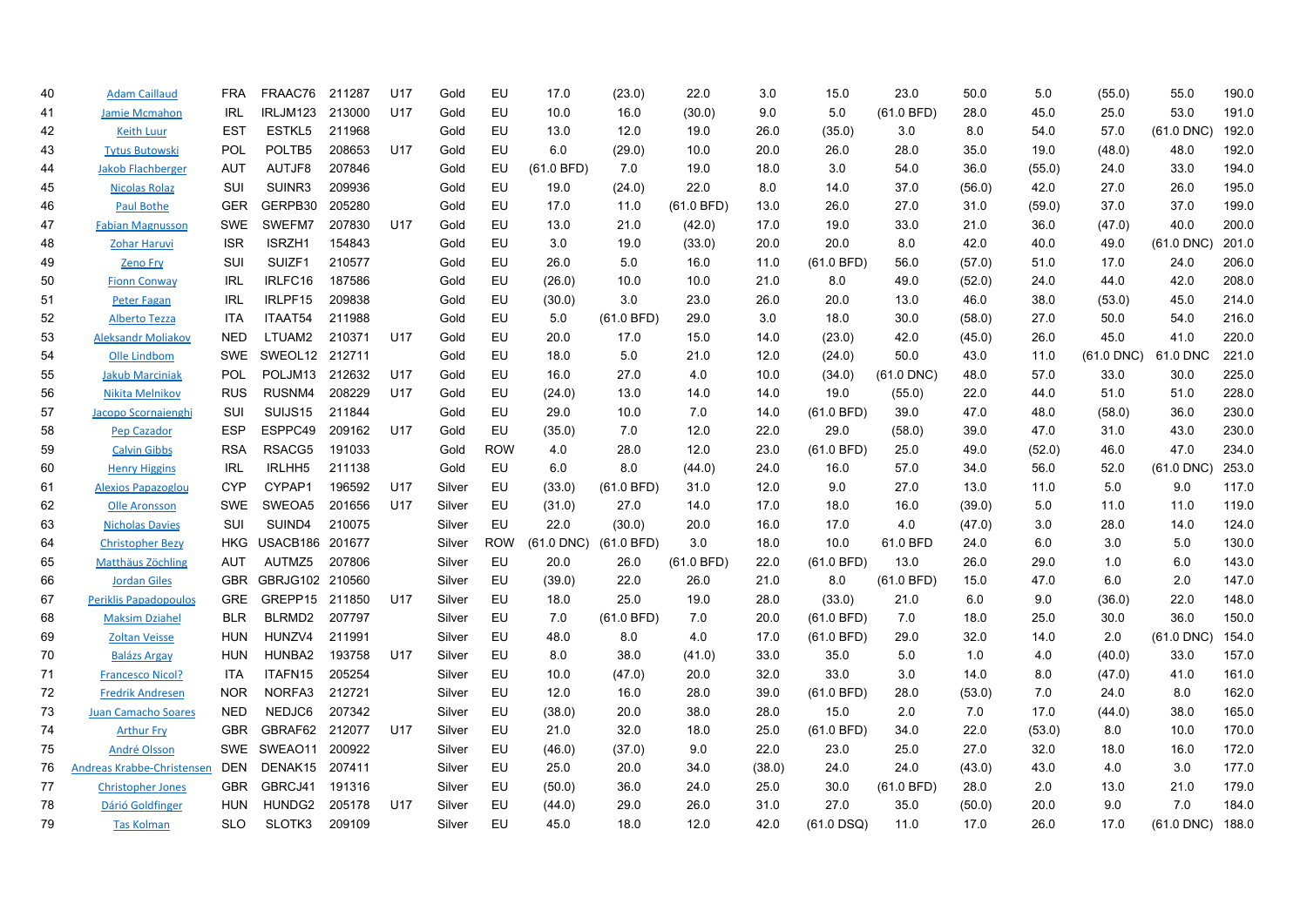| 80  | <b>Rasmus Alnebeck</b>           | <b>SWE</b> | SWERA11            | 195231 |                 | Silver | EU         | (35.0)       | 16.0                  | 18.0      | 30.0                  | 25.0         | (61.0 BFD) | 9.0      | 36.0         | 31.0         | 27.0         | 192.0 |
|-----|----------------------------------|------------|--------------------|--------|-----------------|--------|------------|--------------|-----------------------|-----------|-----------------------|--------------|------------|----------|--------------|--------------|--------------|-------|
| 81  | Lukasz Machowski                 | POL        | POLLM4             | 210947 | U <sub>17</sub> | Silver | EU         | 15.0         | (61.0 BFD) (61.0 DSQ) |           | 13.0                  | 17.0         | 61.0 BFD   | 12.0     | 10.0         | 21.0         | 43.0         | 192.0 |
| 82  | <b>Adnan Çakay</b>               | <b>TUR</b> | TURAC10            | 208646 |                 | Silver | EU         | (49.0)       | 32.0                  | 25.0      | 27.0                  | 12.0         | (61.0 BFD) | 35.0     | 12.0         | 20.0         | 32.0         | 195.0 |
| 83  | Egehan Haydaroglu                | <b>TUR</b> | TUREH1             | 206657 |                 | Silver | EU         | (39.0)       | 11.0                  | 24.0      | 29.0                  | 28.0         | (61.0 BFD) | 44.0     | 21.0         | 39.0         | 1.0          | 197.0 |
| 84  | <b>Pieter Kraan</b>              | <b>NED</b> | NEDPK12            | 207504 |                 | Silver | EU         | 14.0         | 23.0                  | (43.0)    | 15.0                  | 27.0         | (61.0 BFD) | 54.0     | 1.0          | 61.0 BFD     | 4.0          | 199.0 |
| 85  | <b>Keanu Prettner</b>            | <b>AUT</b> | AUTKP5             | 203598 |                 | Silver | EU         | 48.0         | 43.0                  | (55.0)    | 23.0                  | 19.0         | 6.0        | 23.0     | (51.0)       | 10.0         | 29.0         | 201.0 |
| 86  | Airidas Rutkauskas               | LTU        | LTUAR3             | 202750 |                 | Silver | EU         | 16.0         | 28.0                  | 32.0      | (37.0)                | 26.0         | 23.0       | 4.0      | (46.0)       | 42.0         | 34.0         | 205.0 |
| 87  | <b>Yvan Beaufils</b>             | <b>FRA</b> | FRAYB8             | 193740 | U17             | Silver | EU         | 35.0         | 22.0                  | 9.0       | (36.0)                | 21.0         | 17.0       | 38.0     | 50.0         | 15.0         | $(61.0$ DNC) | 207.0 |
| 88  | <b>Flavio Ardimento</b>          | <b>ITA</b> | ITAFA65            | 211394 | U17             | Silver | EU         | (51.0)       | 29.0                  | 28.0      | 34.0                  | 36.0         | 10.0       | 19.0     | (49.0)       | 26.0         | 26.0         | 208.0 |
| 89  | <b>Radvilas Janulionis</b>       | <b>LTU</b> | LTURJ2             | 210163 |                 | Silver | EU         | 32.0         | (43.0 DPI1)           | 17.0      | 19.0                  | 30.0         | 18.0       | (41.0)   | 33.0         | 35.0         | 24.0         | 208.0 |
| 90  | <b>Andrea Golabek</b>            | ITA        | ITAAG99            | 176797 |                 | Silver | EU         | 2.0          | 19.0                  | 31.0      | 33.0                  | (34.0)       | 9.0        | 20.0     | 54.0         | 46.0         | $(61.0$ DNC) | 214.0 |
| 91  | <b>Giona Renggli</b>             | SUI        | SUIGR4             | 206317 |                 | Silver | EU         | 9.0          | (44.0)                | 27.0      | 23.0                  | 25.0         | 20.0       | 30.0     | 41.0         | (45.0)       | 39.0         | 214.0 |
| 92  | Nicolo Kravanja                  | <b>SLO</b> | SLONK1             | 193436 |                 | Silver | EU         | 24.0         | 37.0                  | 28.0      | (38.0)                | 37.0         | 19.0       | 3.0      | 18.0         | 49.0         | $(61.0$ DNC) | 215.0 |
| 93  | <b>Lino Kersting</b>             | SUI        | SUILK4             | 191225 |                 | Silver | EU         | (42.0)       | 33.0                  | 23.0      | 35.0                  | 20.0         | 31.0       | 10.0     | 35.0         | (38.0)       | 31.0         | 218.0 |
| 94  | <b>Peter Gilmore</b>             | <b>IRL</b> | IRLPG17            | 211260 |                 | Silver | EU         | (55.0)       | 20.0                  | 23.0      | 24.0                  | 41.0         | 38.0       | (49.0)   | 34.0         | 19.0         | 19.0         | 218.0 |
| 95  | <b>Matija Succi</b>              | <b>ITA</b> | ITAMS125           | 188114 |                 | Silver | EU         | 25.0         | (35.0)                | 29.0      | 29.0                  | 28.0         | (61.0 BFD) | 31.0     | 27.0         | 32.0         | 18.0         | 219.0 |
| 96  | <b>Arthur Brown</b>              | <b>GBR</b> | GBRAB161           | 209453 |                 | Silver | EU         | 29.0         | 33.0                  | 35.0      | 11.0                  | (61.0 BFD)   | 8.0        | 8.0      | 57.0         | $(61.0$ DNC) | 40.0         | 221.0 |
| 97  | Joakim Svinhufvud                | <b>FIN</b> | FINJS31            | 203730 |                 | Silver | EU         | 32.0         | 26.0                  | 10.0      | (61.0 BFD)            | 10.0         | (61.0 BFD) | 11.0     | 13.0         | 61.0 DNC     | 61.0 DNC     | 224.0 |
| 98  | <b>Piotr Malinowski</b>          | <b>POL</b> | POLPM12            | 207570 | U17             | Silver | EU         | (42.0)       | 37.0                  | 20.0      | 26.0                  | 22.0         | 22.0       | 33.0     | 15.0         | 50.0         | $(61.0$ DNC) | 225.0 |
| 99  | <b>Tom Renny</b>                 | <b>GBR</b> | GBRTR38            | 212109 |                 | Silver | EU         | 21.0         | 23.0                  | 30.0      | (44.0)                | (61.0 BFD)   | 39.0       | 5.0      | 40.0         | 41.0         | 28.0         | 227.0 |
| 100 | Jacopo Gilioli                   | <b>ITA</b> | ITAJG3             | 211060 |                 | Silver | EU         | 46.0         | 17.0                  | 39.0      | (61.0 BFD)            | 22.0         | (61.0 BFD) | 40.0     | 44.0         | 7.0          | 13.0         | 228.0 |
| 101 | Nikola Banjac                    | <b>SRB</b> | SRBNB2             | 207379 | U17             | Silver | EU         | 15.0         | (40.0)                | 40.0      | 34.0                  | (41.0)       | 36.0       | 36.0     | 23.0         | 25.0         | 30.0         | 239.0 |
| 102 | <b>Benjamin Prikryl</b>          | CZE        | CZEBP3             | 210413 |                 | Silver | EU         | (30.0)       | 30.0                  | 16.0      | 27.0                  | 30.0         | (61.0 BFD) | 45.0     | 22.0         | 34.0         | 35.0         | 239.0 |
| 103 | <b>Maximilian Walkenbach</b>     | <b>GER</b> | GERMW51            | 211206 |                 | Silver | EU         | 14.0         | 25.0                  | (37.0)    | 28.0                  | 31.0         | (61.0 BFD) | 2.0      | 42.0         | 37.0         | 61.0 DNC     | 240.0 |
| 104 | <b>Arnaud Janitor</b>            | <b>FRA</b> | FRAAJ38            | 210582 |                 | Silver | EU         | 3.0          | 27.0                  | 27.0      | $(61.0$ DNC)          | $(61.0$ DNC) | 61.0 BFD   | 16.0     | 37.0         | 12.0         | 61.0 DNC     | 244.0 |
| 105 | <b>Malik Hood</b>                | <b>HKG</b> | HKGMH3             | 172784 |                 | Silver | <b>ROW</b> | 36.0         | 22.0                  | 32.0      | 37.0                  | (40.0)       | 41.0       | 48.0     | (56.0)       | 16.0         | 12.0         | 244.0 |
| 106 | <b>Riccardo Arkwright Lister</b> | ITA        | ITARL22            | 211992 | U17             | Silver | EU         | 13.0         | 34.0                  | 37.0 DPI1 | $(61.0$ DSQ)          | 18.0         | 1.0        | 29.0     | 52.0         | $(61.0$ DNC) | 61.0 DNC     | 245.0 |
| 107 | <b>Bruno Gaspic</b>              | CRO        | CROBG3             | 207338 | U17             | Silver | EU         | (29.0)       | 61.0 DNE              | 16.0      | 29.0                  | 25.0         | 32.0       | 21.0     | 28.0         | 33.0         | $(61.0$ DNC) | 245.0 |
| 108 | Lucas Bergström                  | <b>SWE</b> | SWELB19            | 207534 |                 | Silver | EU         | 15.0         | 9.0                   | 25.0      | (36.0)                | 32.0         | 15.0       | 46.0     | $(61.0$ DNC) | 43.0         | 61.0 DNC     | 246.0 |
| 109 | <b>Leonard Stock</b>             | <b>GER</b> | GERLS50            | 208314 | U17             | Silver | EU         | 12.0         | 44.0                  | (48.0)    | 35.0                  | (61.0 BFD)   | 37.0       | 37.0     | 45.0         | 23.0         | 15.0         | 248.0 |
| 110 | <b>Joosep Laus</b>               | <b>EST</b> | ESTJL2             | 181412 |                 | Silver | EU         | 19.0         | 34.0                  | 38.0      | (44.0)                | 28.0         | (61.0 BFD) | 55.0     | 30.0         | 29.0         | 17.0         | 250.0 |
| 111 | <b>Mainio Ormio</b>              | <b>FIN</b> | FINEO <sub>2</sub> | 203734 |                 | Silver | EU         | 53.0         | (61.0 BFD)            | 39.0      | 16.0                  | 7.0          | (61.0 BFD) | 25.0     | 39.0         | 14.0         | 61.0 DNC     | 254.0 |
| 112 | <b>Zsombor Hadnagy</b>           | <b>HUN</b> | HUNZH <sub>3</sub> | 207420 |                 | Silver | EU         | 30.0         | (45.0)                | 34.0      | 35.0                  | 17.0         | 40.0       | (58.0)   | 55.0         | 22.0         | 25.0         | 258.0 |
| 113 | <b>Mikolaj Silny</b>             | <b>POL</b> | POLMS46            | 194937 | U17             | Silver | EU         | (41.0)       | 13.0                  | 17.0      | 33.0                  | 23.0         | 30.0       | 34.0     | $(61.0$ DNC) | 52.0         | 61.0 DNC     | 263.0 |
| 114 | Aliaksei Levchuk                 | <b>BLR</b> | BLRAL4             | 196986 |                 | Silver | EU         | 14.0         | 25.0                  | 42.0      | 40.0                  | (43.0)       | 33.0       | (57.0)   | 19.0         | 53.0         | 42.0         | 268.0 |
| 115 | <b>Rasmus Maalinn</b>            | EST        | ESTRM2             | 189677 |                 | Silver | EU         | (43.0)       | 34.0                  | 35.0      | 40.0                  | 29.0         | 26.0       | (51.0)   | 38.0         | 48.0         | 20.0         | 270.0 |
| 116 | Eriks Karlis Zvilna              | <b>LAT</b> | LATEZ2             | 210522 |                 | Silver | EU         | $(61.0$ DNC) | 31.0                  | 33.0      | 36.0                  | 35.0         | (61.0 BFD) | 56.0     | 31.0         | 27.0         | 23.0         | 272.0 |
| 117 | <b>Bence Racz</b>                | <b>HUN</b> | HUNBR1             | 205161 |                 | Silver | EU         | 23.0         | (45.0)                | 37.0      | 43.0                  | 39.0         | 14.0       | 42.0     | 16.0         | $(61.0$ DNC) | 61.0 DNC     | 275.0 |
| 118 | <b>Francesco Pellegrino</b>      | ITA        | ITAFP125           | 203537 |                 | Silver | EU         | 28.0         | 39.0                  | 32.0      | 41.0                  | (61.0 BFD)   | (61.0 BFD) | 52.0     | 24.0         | 51.0         | 37.0         | 304.0 |
| 119 | <b>Olai Hagland</b>              | NOR.       | NOROH <sub>5</sub> | 206355 |                 | Silver | EU         | 40.0         | 18.0                  |           | (61.0 BFD) (61.0 BFD) | 11.0         | 12.0       | 61.0 DNC | 48.0         | 61.0 DNC     | 61.0 DNC     | 312.0 |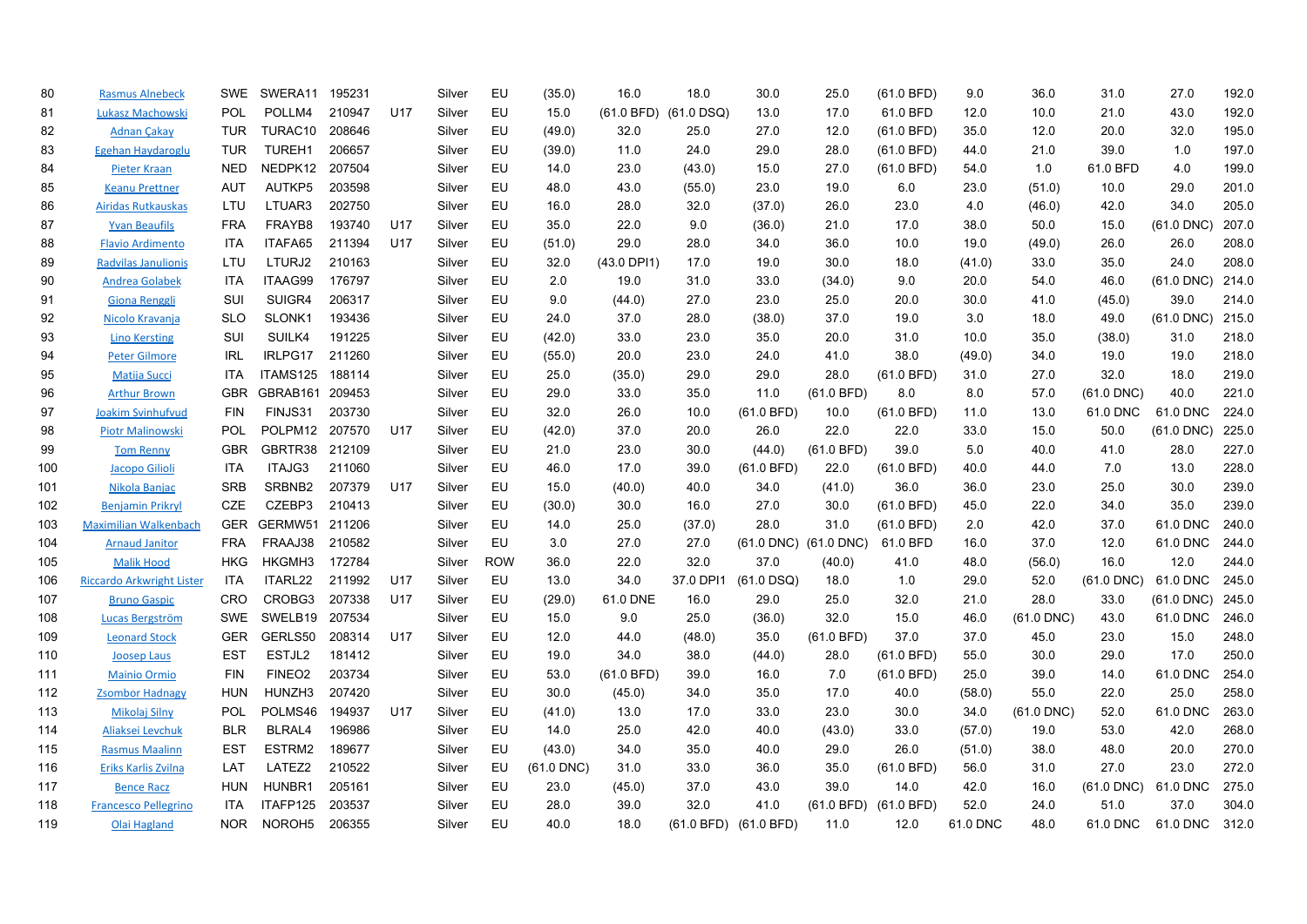| 120 | <b>Tim Nyllinge</b>         | <b>SWE</b> | SWETN7              | 206972 |     | Silver        | EU         | 25.0         | 26.0            | 37.0         | 34.0       |            | (61.0 BFD) (61.0 BFD) 61.0 DNC |            | 61.0 DNC     | 61.0 DNC     | 61.0 DNC | 366.0 |
|-----|-----------------------------|------------|---------------------|--------|-----|---------------|------------|--------------|-----------------|--------------|------------|------------|--------------------------------|------------|--------------|--------------|----------|-------|
| 121 | <b>Lorand Eross</b>         | <b>HUN</b> | HUNLE2              | 200974 |     | Bronze        | EU         | 33.0         | 41.0            | 35.0 DPI1    | 45.0       | 36.0       | 9.0                            | 1.0        | 10.0         | $(61.0$ DNC) |          | 210.0 |
| 122 | <b>Evo Annus</b>            | EST        | ESTEA1              | 203726 | U17 | <b>Bronze</b> | EU         | 48.0         | 43.0            | 32.0 DPI1    | 39.0       | (61.0 BFD) | 5.0                            | 16.0       | 17.0         | 13.0         |          | 213.0 |
| 123 | <b>Renaud Durou</b>         | <b>FRA</b> | FRARD24             | 201803 |     | Bronze        | EU         | 47.0         | (55.0)          | 46.0         | 32.0       | 29.0       | 29.0                           | 11.0       | 20.0         | 1.0          |          | 215.0 |
| 124 | <b>Augusto Mondelli</b>     | <b>ITA</b> | ITAAM181            | 204244 | U17 | <b>Bronze</b> | EU         | 51.0         | (61.0 BFD)      | 30.0         | 42.0       | 22.0       | 8.0                            | 2.0        | 27.0         | 37.0         |          | 219.0 |
| 125 | <b>Maksymilian Michalik</b> | <b>POL</b> | POLMM51             | 210244 | U17 | Bronze        | EU         | 44.0         | 38.0            | 33.0         | (47.0)     | 31.0       | 1.0                            | 33.0       | 44.0         | 3.0          |          | 227.0 |
| 126 | <b>Wojciech Kotowski</b>    | <b>POL</b> | POLWK7              | 191832 |     | Bronze        | EU         | (55.0)       | 32.0            | 39.0         | 44.0       | 34.0       | 6.0                            | 26.0       | 30.0         | 21.0         |          | 232.0 |
| 127 | <b>Ole Mohrenweiser</b>     | <b>GER</b> | GEROM11             | 208307 |     | Bronze        | EU         | 43.0         | 42.0            | (46.0)       | 45.0       | 45.0       | 12.0                           | 4.0        | 31.0         | 11.0         |          | 233.0 |
| 128 | <b>German Muzychko</b>      | <b>UKR</b> | UKRGM1              | 206819 |     | <b>Bronze</b> | EU         | 38.0         | $(61.0$ DNC $)$ | 61.0 DNC     | 30.0       | 61.0 DNE   | 7.0                            | 8.0        | 1.0          | 29.0         |          | 235.0 |
| 129 | Jakub Błaszczyszyn          | POL        | POLJB12             | 207572 | U17 | Bronze        | EU         | $(61.0$ DNC) | 40.0            | 36.0         | 46.0       | 42.0       | 11.0                           | 13.0       | 42.0         | 5.0          |          | 235.0 |
| 130 | <b>Thomas Brindley</b>      | <b>GBR</b> | GBRTB82             | 207703 | U17 | Bronze        | EU         | (53.0)       | 51.0            | 45.0         | 31.0       | 40.0       | 13.0                           | 18.0       | 5.0          | 32.0         |          | 235.0 |
| 131 | <b>Thorwen Uiterwaal</b>    | <b>HKG</b> | NEDTU1              | 186394 |     | Bronze        | <b>ROW</b> | 20.0         | 43.0            | 43.0         | 43.0       | 38.0       | 3.0                            | (61.0 BFD) | 4.0          | 44.0         |          | 238.0 |
| 132 | <b>Henry Beardsall</b>      | <b>GBR</b> | GBRHB47             | 208650 | U17 | <b>Bronze</b> | <b>EU</b>  | 34.0         | 36.0            | 27.0         | (50.0)     | 46.0       | 23.0                           | 36.0       | 13.0         | 26.0         |          | 241.0 |
| 133 | <b>Douglas Calder</b>       | <b>GBR</b> | GBRDC88             | 204125 |     | Bronze        | EU         | (51.0)       | 41.0            | 48.0         | 42.0       | 48.0       | 35.0                           | 14.0       | 14.0         | 4.0          |          | 246.0 |
| 134 | <b>Piotr Masztalerz</b>     | <b>POL</b> | POLPM14 212510      |        | U17 | <b>Bronze</b> | EU         | 46.0         | 31.0            | (61.0 BFD)   | 32.0       | 42.0       | 21.0                           | 3.0        | 61.0 DNC     | 16.0         |          | 252.0 |
| 135 | <b>Andrew Mitchell</b>      | <b>IRL</b> | GBRAM133 206489     |        |     | Bronze        | EU         | 34.0         | (49.0)          | 42.0         | 47.0       | 38.0       | 19.0                           | 7.0        | 45.0         | 20.0         |          | 252.0 |
| 136 | <b>Martin Peternelj</b>     | <b>SLO</b> | SLOMP6              | 201058 |     | Bronze        | EU         | 26.0         | 50.0            | 38.0         | 39.0       | 39.0       | 10.0                           | 27.0       | $(61.0$ DSQ) | 24.0         |          | 253.0 |
| 137 | <b>Erwan Lamoureux</b>      | SUI        | SUIEL55             | 184726 |     | Bronze        | EU         | 50.0         | 44.0            | (51.0)       | 31.0       | 50.0       | 24.0                           | 10.0       | 11.0         | 35.0         |          | 255.0 |
| 138 | <b>Alessandro Archetti</b>  | <b>ITA</b> | ITAAA79             | 207035 |     | Bronze        | EU         | 27.0         | 46.0            | (61.0 BFD)   | 50.0       | 39.0       | 50.0                           | 35.0       | 3.0          | 6.0          |          | 256.0 |
| 139 | <b>Andrea Mariano</b>       | <b>ITA</b> | ITAAM180 210291     |        | U17 | <b>Bronze</b> | EU         | 40.0         | (61.0 BFD)      | 49.0         | 37.0       | 38.0       | 15.0                           | 5.0        | 34.0         | 40.0         |          | 258.0 |
| 140 | <b>Hubert Polaczyk</b>      | POL        | POLHP3              | 204343 | U17 | <b>Bronze</b> | EU         | 31.0         | (55.0)          | 51.0         | 49.0       | 47.0       | 4.0                            | 6.0        | 25.0         | 47.0         |          | 260.0 |
| 141 | Patrick Schröder            | <b>FIN</b> | FINPS13             | 203737 | U17 | Bronze        | EU         | 33.0         | 39.0            | 35.0         | 52.0       | 53.0       | 2.0                            | 9.0        | 38.0         | $(61.0$ DNC) |          | 261.0 |
| 142 | Gianpaolo Gusella           | <b>ITA</b> | ITAGG145 212287     |        |     | Bronze        | EU         | (58.0)       | 49.0            | 41.0         | 38.0       | 21.0       | 17.0                           | 51.0       | 9.0          | 36.0         |          | 262.0 |
| 143 | <b>Arno Hunziker</b>        | <b>SUI</b> | SUIAH <sub>12</sub> | 211839 | U17 | <b>Bronze</b> | <b>EU</b>  | 39.0         | 47.0            | 50.0         | (61.0 BFD) | 55.0       | 44.0                           | 17.0       | 2.0          | 10.0         |          | 264.0 |
| 144 | Paolo Ferrari               | SUI        | SUIPF11             | 212770 |     | Bronze        | EU         | 57.0         | $(61.0$ BFD)    | 45.0         | 41.0       | 44.0       | 26.0                           | 25.0       | 6.0          | 31.0         |          | 275.0 |
| 145 | <b>Matteo Casavola</b>      | <b>ITA</b> | ITAMC228 210306     |        |     | Bronze        | EU         | 9.0          | (61.0 BFD)      | 52.0         | 61.0 BFD   | 32.0       | 18.0                           | 20.0       | 26.0         | 61.0 DNC     |          | 279.0 |
| 146 | <b>Leon Zink</b>            | <b>HUN</b> | HUNLZ3              | 206766 | U17 | Bronze        | EU         | 37.0         | 41.0            | 49.0         | 53.0       | (61.0 BFD) | 22.0                           | 22.0       | 40.0         | 15.0         |          | 279.0 |
| 147 | Henri Silluta               | <b>EST</b> | ESTHS2              | 211966 | U17 | Bronze        | EU         | 36.0         | 53.0            | 52.0         | (56.0)     | 37.0       | 45.0                           | 15.0       | 12.0         | 30.0         |          | 280.0 |
| 148 | <b>Karol Dobrowolski</b>    | POL        | POLKD3              | 197729 |     | Bronze        | EU         | 42.0         | 49.0            | $(61.0$ DNC) | 53.0       | 40.0       | 16.0                           | 19.0       | 46.0         | 18.0         |          | 283.0 |
| 149 | <b>Leif Thorge Meyer</b>    | <b>GER</b> | GERLM21             | 210147 | U17 | Bronze        | EU         | 36.0         | 42.0            | 44.0         | 40.0       | (49.0)     | 27.0                           | 28.0       | 28.0         | 41.0         |          | 286.0 |
| 150 | <b>Markus lin</b>           | <b>EST</b> | ESTMI1              | 206437 | U17 | Bronze        | EU         | 27.0         | (61.0 BFD)      | 47.0         | 45.0       | 31.0       | 14.0                           | 61.0 DSQ   | 61.0 DNF     | 8.0          |          | 294.0 |
| 151 | <b>Piotr Jozwiak</b>        | POL        | POLPJ4              | 191834 | U17 | Bronze        | EU         | 34.0         | 38.0            | 50.0         | 46.0       | (54.0)     | 49.0                           | 30.0       | 7.0          | 43.0         |          | 297.0 |
| 152 | <b>Yves Voillat</b>         | SUI        | SUIYV1              | 206316 |     | Bronze        | EU         | (52.0)       | 30.0            | 48.0         | 49.0       | 36.0       | 41.0                           | 32.0       | 23.0         | 38.0         |          | 297.0 |
| 153 | <b>Marco Tulli</b>          | <b>ITA</b> | ITAMT57             | 208639 |     | <b>Bronze</b> | EU         | 58.0         | 35.0            | 51.0         | (61.0 BFD) | 61.0 BFD   | 36.0                           | 29.0       | 15.0         | 14.0         |          | 299.0 |
| 154 | <b>Paul Moughtin-Leav</b>   | <b>GBR</b> | GBRPM72 134711      |        |     | Bronze        | EU         | (52.0)       | 48.0            | 46.0         | 52.0       | 37.0       | 38.0                           | 21.0       | 37.0         | 25.0         |          | 304.0 |
| 155 | <b>Marek Rospond</b>        | <b>POL</b> | POLMR18             | 195786 |     | Bronze        | EU         | 22.0         | 59.0            | 56.0         | 54.0       | 51.0       | 28.0                           | 12.0       | 32.0         | $(61.0$ DNC) |          | 314.0 |
| 156 | <b>Karsten Holter</b>       | EST        | ESTKH <sub>2</sub>  | 189361 |     | Bronze        | EU         | 40.0         | 47.0            | 47.0         | 30.0       | 43.0       | 52.0                           | 41.0       | $(61.0$ DNF) | 19.0         |          | 319.0 |
| 157 | <b>Tom Jungblut</b>         | <b>GER</b> | GERTJ13             | 207367 |     | <b>Bronze</b> | EU         | 38.0         | 33.0            | 41.0         | 52.0       | 33.0       | 30.0                           | 31.0       | (61.0 BFD)   | 61.0 DNC     |          | 319.0 |
| 158 | <b>Woiciech Chodakowski</b> | POL        | POLWC6              | 209834 | U17 | <b>Bronze</b> | EU         | 41.0         | 46.0            | 45.0         | (50.0)     | 45.0       | 32.0                           | 45.0       | 19.0         | 48.0         |          | 321.0 |
| 159 | <b>Ardi Bogdanov</b>        | EST        | ESTAB1              | 184768 |     | Bronze        | EU         | 45.0         | 48.0            | 36.0         | 43.0       | (61.0 BFD) | 61.0 DSQ                       | 61.0 BFD   | 21.0         | 7.0          |          | 322.0 |